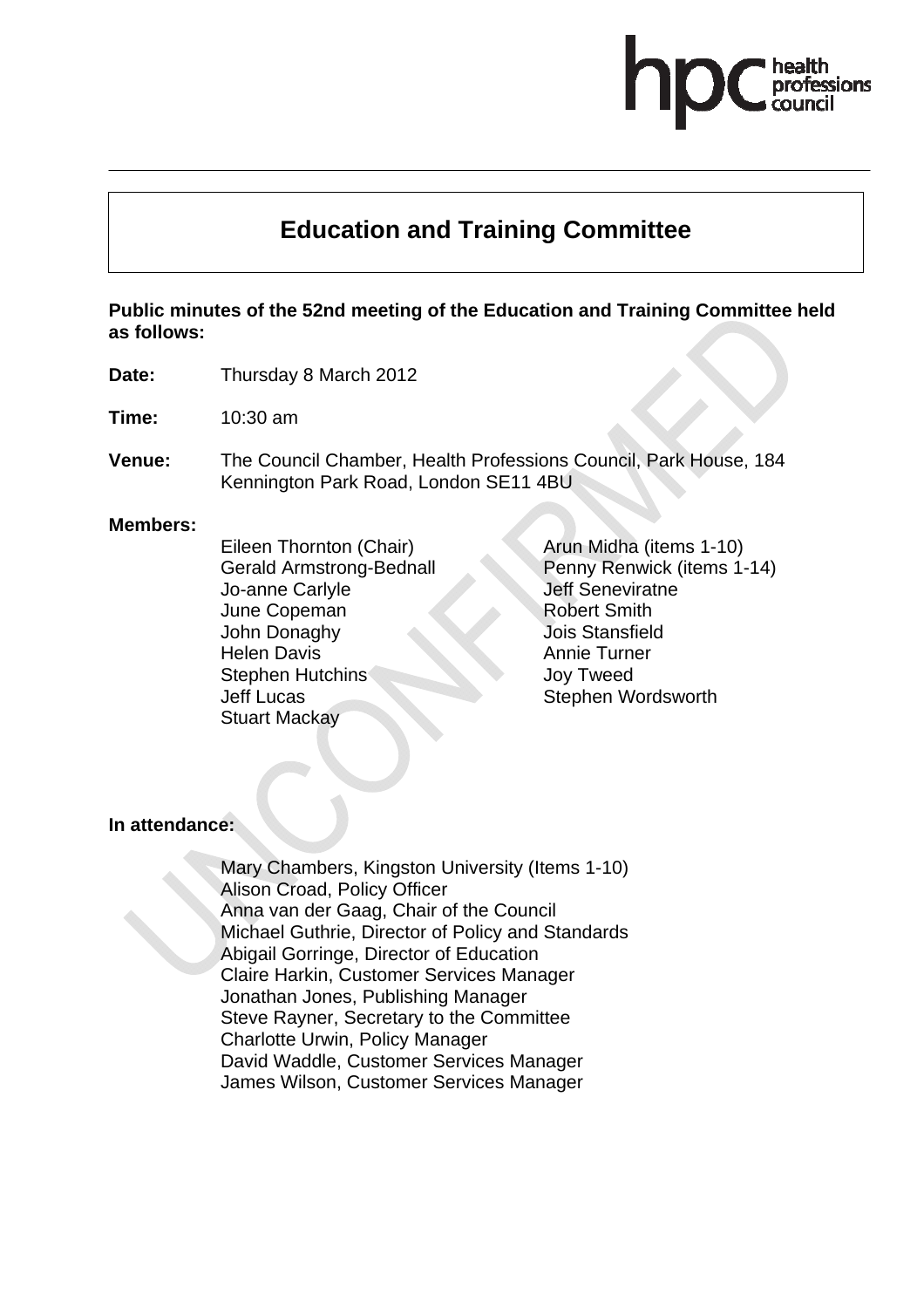## Part 1 – Public Agenda

## **Item 1 Chair's welcome and introduction**

- 1.1 The Chair welcomed the Committee and members of the public gallery to the meeting.
- 1.2 The Committee congratulated Helen Davis on being named as the first Professor of Orthoptics in the UK, by the University of Sheffield.

## **Item 2 Apologies for absence**

2.1 Apologies were received from Mary Clark-Glass, John Harper, Deep Sagar, Diane Waller and Marc Seale, Chief Executive.

## **Item 3 Approval of agenda**

3.1 The Committee approved the agenda.

## **Item 4 Declaration of members' interests**

4.1 There were no declarations.

## **Item 5 Minutes of the meeting of 17 November 2011 (ETC 01/12)**

5.1 The minutes were accepted as a correct record and signed by the Chair.

## **Item 6 Matters arising from previous meetings (ETC 02/12)**

6.1 The Committee noted the list of actions agreed at previous meetings.

## **Item 7 Director of Education's report (ETC 03/12)**

- 7.1 The Committee received a paper from the Director of Education detailing the work of the Education Department (the Department) between November 2011 and February 2012 and providing updates on ongoing projects.
- 7.2 Included as an appendix was a report on the education seminars held in 2011. The report provided a summary and analysis of the feedback collected.

#### Social work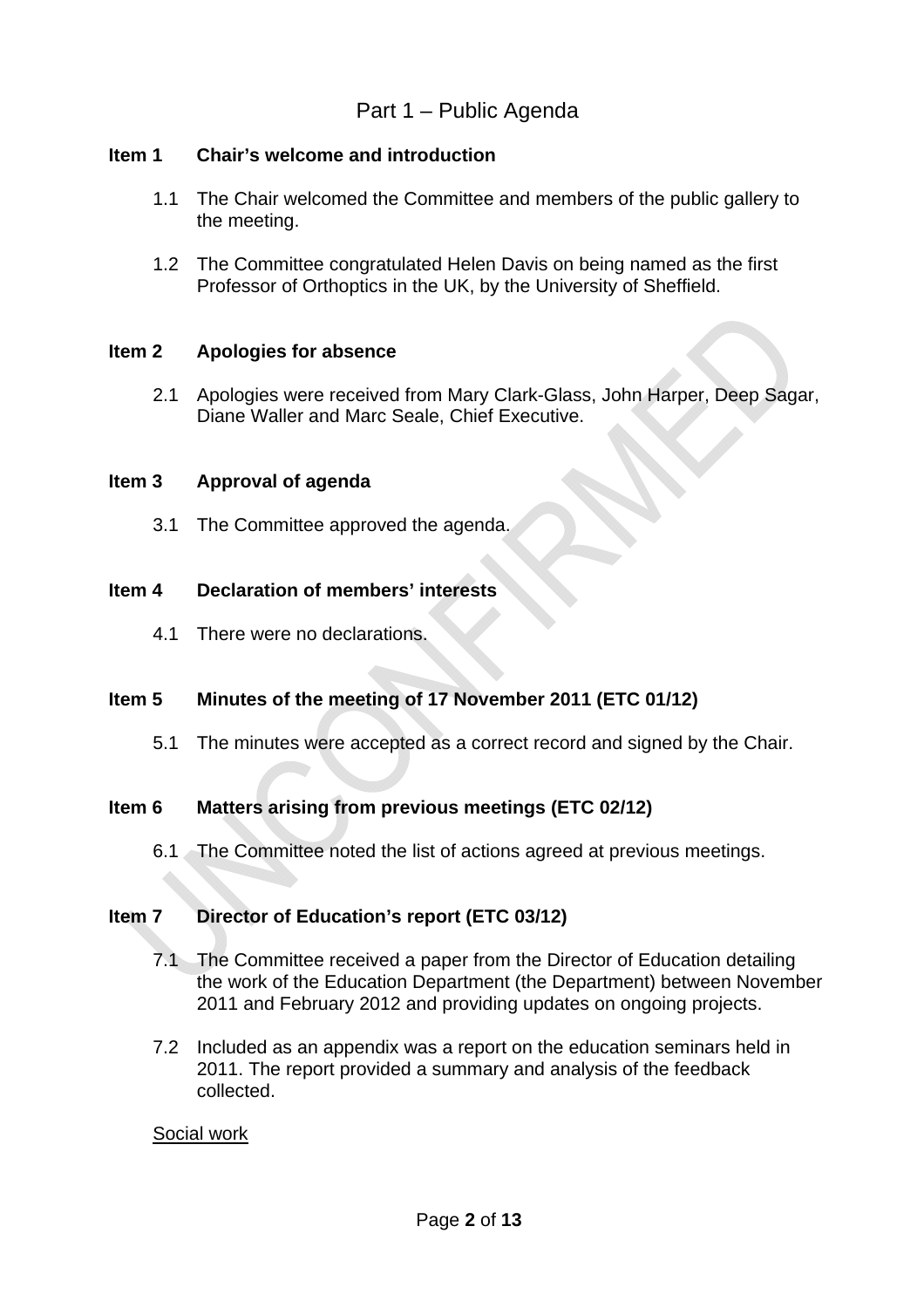- 7.3 The Committee noted that increasing time and effort was being spent on work connected to the transfer of the register for social workers in England. The Department was currently planning the seminars for social worker education providers.
- 7.4 The Committee noted the Director's report.

## **Item 8 Education department work plan 2012-13 (ETC 04/12)**

- 8.1 The Committee received a paper for discussion/approval from the Executive setting out the draft Education Department work plan for 2012-13. The paper included a progress report on the work plan for 2011-12.
- 8.2 The workplan had been developed building on discussions of the Committee during its strategy day on 17 November 2011. Those areas of work which did not appear in the 2011-12 work plan had been included in the final section - work for 2013-2014.
- 8.3 The Committee noted that the changes anticipated from the education process and systems review project were entirely internal. The changes would be in how data and systems were used and managed by HPC employees and Partners, and not in the approval and monitoring processes themselves.
- 8.4 The Committee noted that the HPC Executive team undertook a major project prioritisation process on a regular basis. This process provided oversight of organisational risk against on-going and upcoming major projects across the range of the HPC's activities, and resources were committed accordingly. Oversight of the risk register was the remit of the Audit Committee.
- 8.5 The Committee noted that the Department was planning new positions to respond to the increase in development and project work across the department.
- 8.6 The Committee approved the work plan 2012-13.

## **Item 9 Leadership (ETC 05/12)**

- 9.1 The Committee received a paper for discussion from the Executive regarding the concept of clinical leadership, and its relationship with HPC regulation and specifically the standards of proficiency.
- 9.2 The Committee had discussed the addition of a leadership element to the generic standards of proficiency as part of its general review of the standards, and had received a presentation on the NHS Clinical Leadership Competency Framework at the last meeting.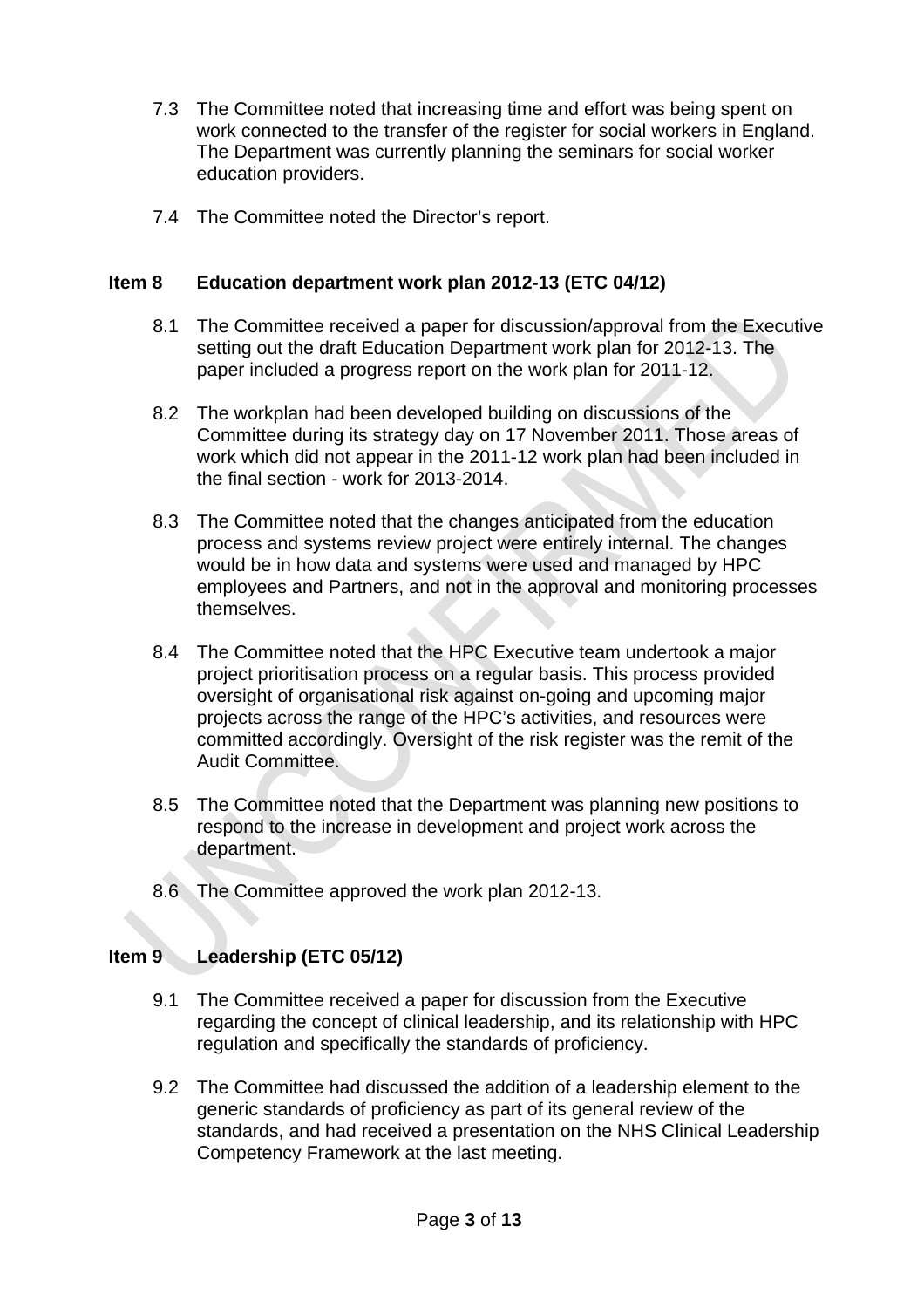- 9.3 The paper drew together conclusions of these discussions and analysis of the appearance of the concept of leadership in the wider policy environment.
- 9.4 The Committee held a discussion during which the following points were made:
	- 9.4.1 The construct and the meaning of leadership were changing in the wider policy arena. With the traditional definition of leadership, it was viable to argue that it was not a threshold standard for many of the professions on the HPC register. Nevertheless, the definition was being broadened to reflect changing demands of the workforce.
	- 9.4.2 Arriving at a definition of leadership was crucial in understanding, and communicating, the HPC's position on leadership.
	- 9.4.3 The concept of leadership was already inculcated in the HPC's standards.
	- 9.4.4 The NHS Institute was promoting a package of clinical leadership. The term 'clinical' did not fit with many of the professions on the HPC register. In considering the relationship of HPC standards to the framework, the Committee should be particularly careful only to apply these concepts to the professions for which they were most relevant.
- 9.5 The Committee noted that consultation on draft profession specific standards of proficiency was an opportunity for stakeholders to provide thoughts on whether the inclusion of a specific standard on leadership would be necessary to ensure safe and effective practice for particular professions.
- 9.6 The Committee agreed that a position statement should be developed to:
	- (a) clearly set out the Committees position on the Clinical Leadership Competency Framework;
	- (b) provide an explanation of the relationship between the framework and the standards of education and training; and
	- (c) provide guidance on what this might mean for education providers.
- **ACTION: Director of Policy and Standards** to develop a draft position statement and accompanying guidance for the next meeting of the Committee.

## **Item 10 Service user involvement in the design and delivery of education and training programmes leading to registration with HPC (ETC 06/12)**

10.1 The Committee received a paper for discussion from the Executive providing a research report, and accompanying HPC analysis on the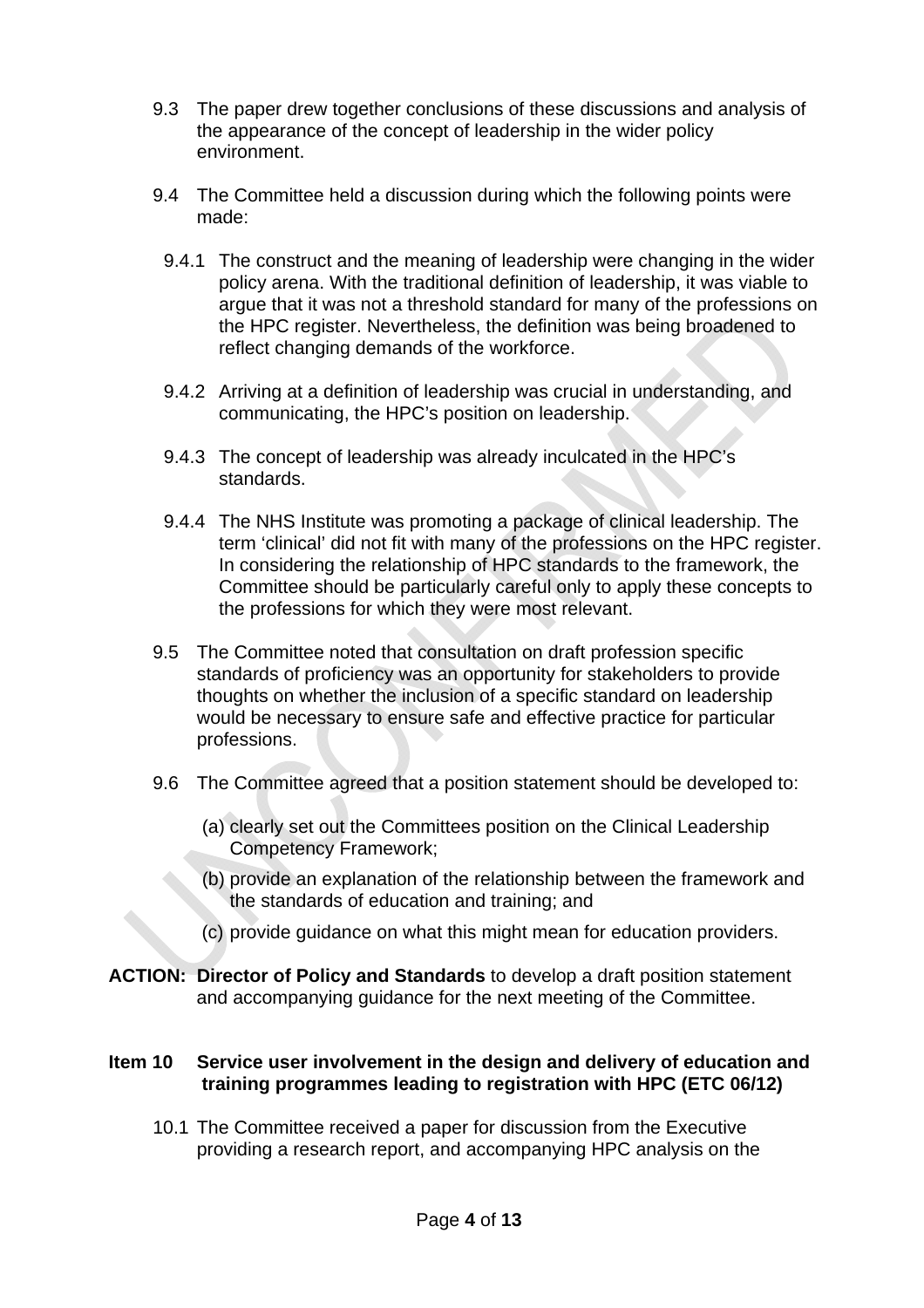concept of involving service users in the design and delivery of approved programmes.

- 10.2 The Committee had discussed the topic on a number of occasions, most recently at its meeting of March 2011, following which the research had been commissioned.
- 10.3 The Committee noted that there were two key policy drivers for the work requirements around service user involvement (SUI) in the CHRE standards, and the importance of service user involvement in the social work field.
- 10.4 The Committee held a discussion on the paper, during which the following points were made:
	- 10.4.1 Service users were already involved in the developmental processes of a great many HPC approve programmes. Nevertheless, this involvement was not consistent either in approach or in measurement. Any implementation would need to be protracted to ensure that education providers had time to develop the necessary systems and expertise for compliance.
	- 10.4.2 Any requirements should not be overly prescriptive. The focus for any standard should be on providing information on the evidence the HPC would be looking for when assessing compliance, rather than describing systems.
	- 10.4.3 A standard would be a way forward in collecting evidence to measure the effectiveness of service user involvement. It would also ensure parity for those Education Providers already committing resources to collect his data.
	- 10.4.4 In addition to considering the concept of SUI, the committee should consider the involvement of SUI in three separate areas individually:
		- in delivery;
		- in assessment; and
		- in programme and policy design.
- 10.4.5 Anecdotal evidence from the consensus workshop which formed part of the research indicated that services users were very supportive of their involvement in education. This reflected an increasing expectation that citizens should be involved in the decisions of public organisations.
- 10.4.6 The diversity of people's concept of SUI was a big issue. The use of service users may be mainstream in the mental health arena, but the methods and outcomes of SUI were very variable. The HPC would need to pay clear attention to the implications of this diversity.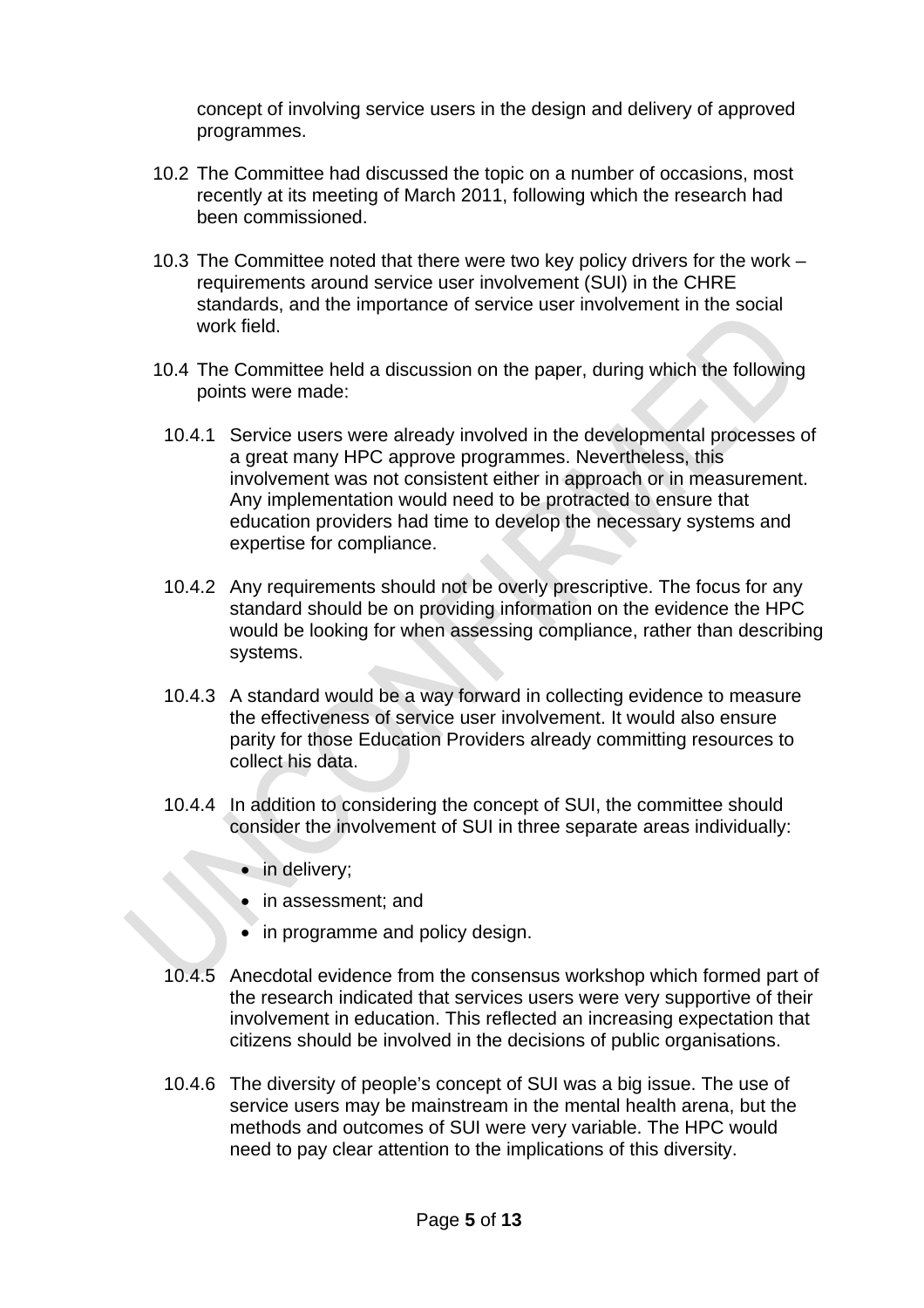- 10.4.7 Thought could be given to encouraging early adopters, or to running a pilot scheme, to help develop the HPC's position on SUI.
- 10.4.8 Some of the HPC's professions did not have direct access to, or contact with, service users.
- 10.5 The Committee agreed:
	- (a) to the principle that a consultation should be held on amending the standards of education and guidance to make service user involvement an express requirement in the design and delivery of education programmes leading to registration;
	- (b) that work to develop a standard with a longer than normal lead-in period should be planned to allow the implications of the standard to be explored in the annual Education seminars; and
	- (c) that additional information based on the research should be distributed to approved programme providers.
- **ACTION: Director of Policy and Standards** to prepare a further paper for consideration at the meeting in June 2012, based on its discussions and decisions in paragraph 10.5 above.

## **Item 11 Profession specific standards of proficiency consultation (ETC 07/12)**

- 11.1 The Committee received a paper for discussion/approval from the Executive which provided proposed changes to the profession specific standards for six professions regulated by the HPC, and a draft consultation on proposed changes.
- 11.2 The standards were being reviewed in incremental groups as part of a rolling process designed to ensure that they remained relevant to the scopes of practise for the professions, and continued to ensure a threshold level for safe and effective practice.
- 11.3 The Committee noted that the order of the standards had been developed to ensure consistency across the professions. The order was not necessarily consistent with the order of importance for each standard to each profession.
- 11.4 The Committee recommended that the Council approve the consultation document and draft standards of proficiency for arts therapists, dietitians, occupational therapists, orthoptists, physiotherapists, and radiographers (subject to minor editing changes and formal legal scrutiny).
- **ACTION: Policy Officer** to submit the Committee's recommendation to the Council at its meeting on 29 March 2012.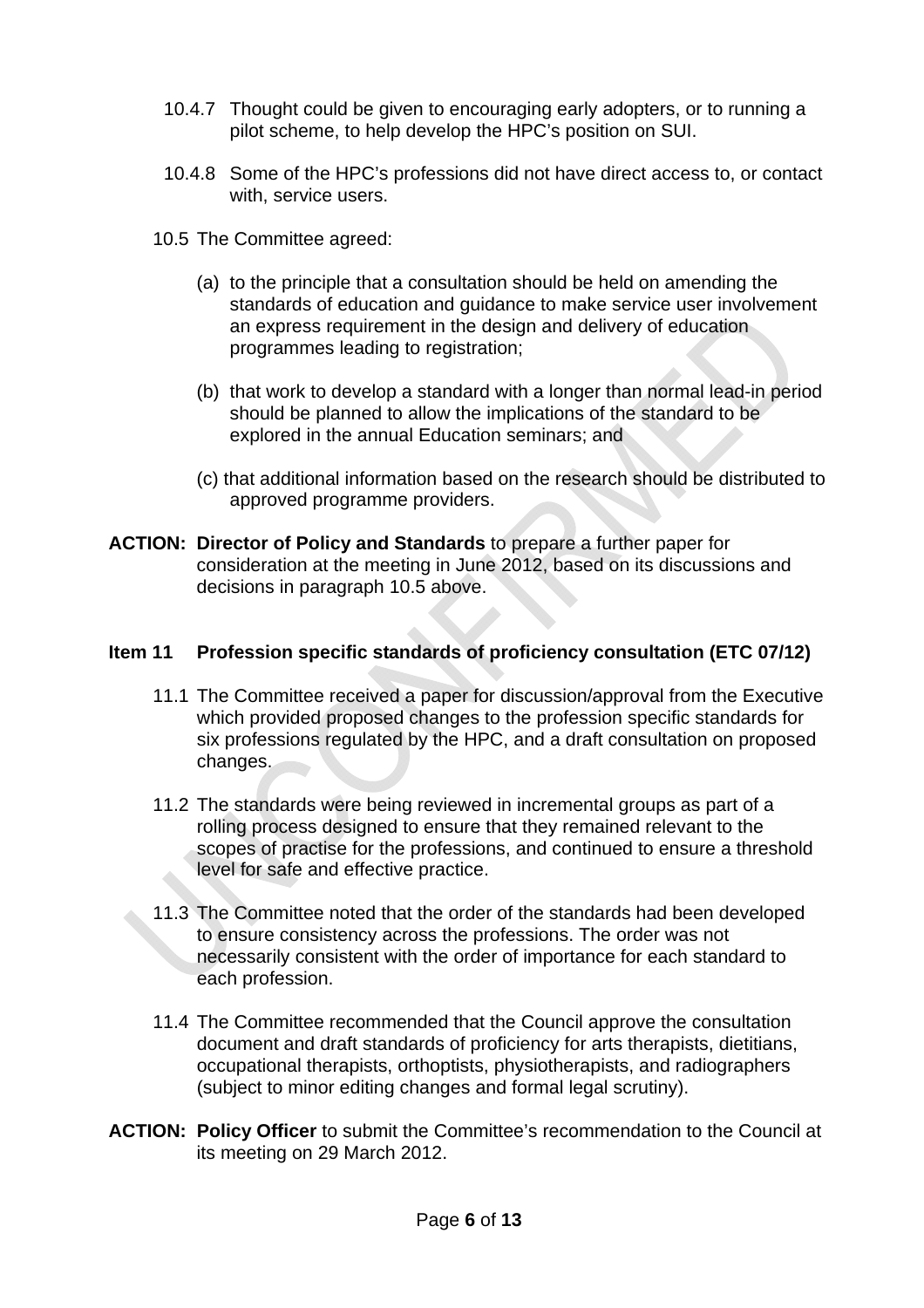#### **Item 12 Responses to the consultation on draft standards of proficiency for social workers in England (ETC 08/12)**

- 12.1 The Committee received a paper for discussion/approval from the Executive which provided a summary of the responses received to a consultation on draft standards of proficiency for social workers in England. The paper included recommendations for changes to the draft standards resulting from the consultation.
- 12.2 In July 2010, the government published the 'Liberating the NHS: Report of the arms-length bodies review' report. This report outlined the government's intentions to abolish the General Social Care Council (GSCC) in England and transfer its regulatory function to the HPC. The Health and Social Care Bill which set out the detail of the transfer was published in January 2011.
- 12.3 As part of the preparations for the transfer of the register the Council was required to approve standards of proficiency for social workers in England. The HPC had set up a professional liaison group (PLG) of key stakeholders to help prepare the standards, which were included within the text of the consultation document.
- 12.4 The Committee noted that the standards had been developed alongside the professional capability framework for social workers, which was being developed by the Social Work Reform Board. Work was being done with the College of Social Work to ensure consistency with the standards.
- 12.5 The Committee noted that some respondents to the consultation had exhibited confusion between the structure and purpose of the standards and the current code of conduct model used by the GSCC. The communications strategy to explain the changes between the two systems was hugely important.
- 12.6 The Committee recommended:
	- (a) that the Council approve the consultation summary; and
	- (b) that the Council approve the standards of proficiency for social workers in England (subject to minor editing changes and formal legal scrutiny).
- **ACTION: Policy Manager** to submit the Committee's recommendation to the Council at its meeting on 29 March 2012.

## **Item 13 Responses to the consultation on the threshold level of qualification for entry to the Register as a social worker in England (ETC 09/12)**

13.1 The Committee received a paper for discussion/approval from the Executive that provided a summary of the responses received to a consultation on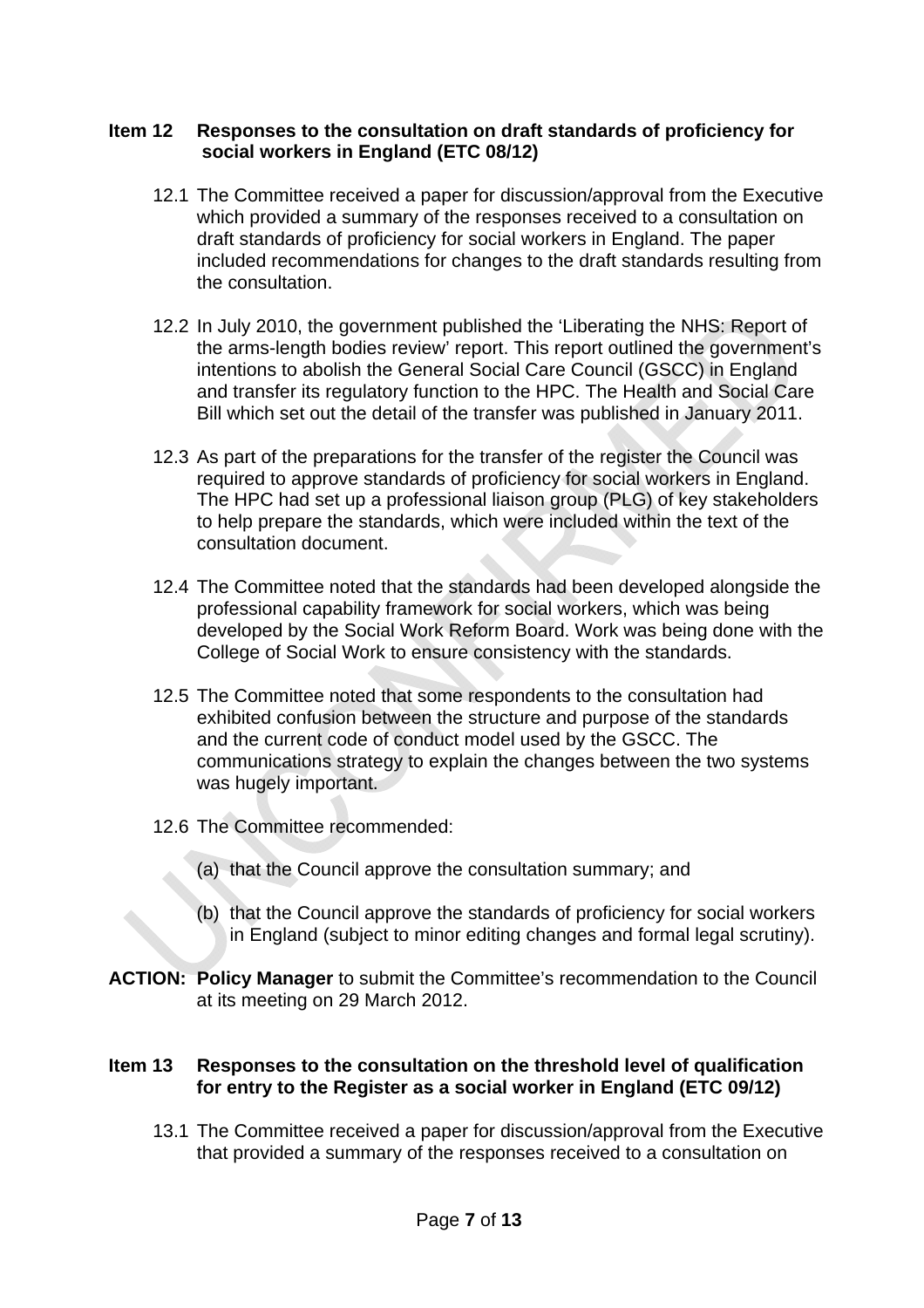setting a threshold level of qualification for entry to the HPC Register for social workers in England.

- 13.2 The Committee noted the consultation responses document, and that the consensus was that the proposed threshold qualification was at the right level.
- 13.3 The Committee recommended:
	- (a) that the Council approve the consultation summary (subject to minor editing changes and formal legal scrutiny); and
	- (b) that the Council set the threshold level of qualification for social workers in England as a bachelor degree with honours.
- **ACTION: Policy Manager** to submit the Committee's recommendation to the Council at its meeting on 29 March 2012.

#### **Item 14 Annotation of the Register – qualifications in podiatric surgery (ETC 10/12)**

- 14.1 The Committee received a paper for discussion/approval from the Executive regarding the use of discretionary powers to annotate the Register to identify registrants with a post-registration qualification in podiatric surgery.
- 14.2 The paper provided information on the HPC's power and the Council's stated position on annotation of the register. It also provided evidence for and against annotation of the Register to identify registrants with a postregistration qualification in podiatric surgery.
- 14.3 The Committee held a discussion of the paper, during which the following points were made:
	- 14.3.1 The scope of practice for podiatric surgeons was significantly different to that of a podiatrist. The beginning of autonomous practice as a podiatric surgeon could be seen to be a threshold level for safe and effective practice.
- 14.3.2 It was extremely alarming that there were people practicing as podiatric surgeons who did not have the relevant qualifications.
- 14.3.3 The power to annotate would not allow the HPC to regulate the title of podiatric surgeon..
- 14.3.4 Of those already practicing as podiatric surgeons, many operated within clinical governance frameworks in the NHS or elsewhere. Nevertheless, there was no independent oversight of the qualifications leading to practice.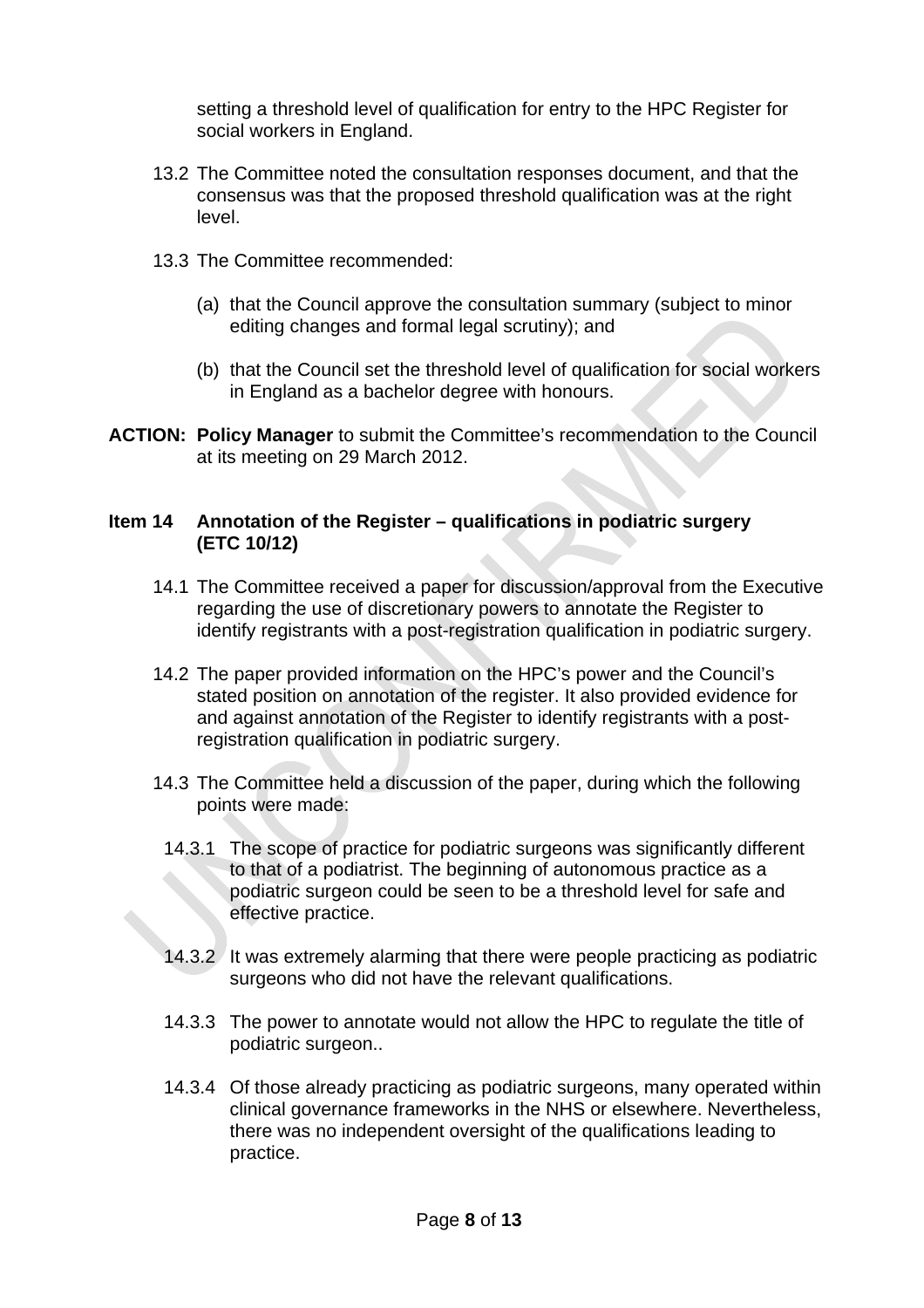- 14.3.5 Whilst not necessarily as effective as full statutory regulation, with a protected title, there were undoubtedly outcomes to annotation of the register that would improve public protection. These included the ability to set standards for education and training and facility the ability of service users to make informed choices about treatment through information available on the HPC Register
- 14.4 The Committee agreed in principle to annotate the qualification in podiatric surgery on the register.
- **ACTION: Policy Manager** to provide a paper on the implications of annotation, and the process to annotate, to the next meeting of the Committee.

## **Item 15 Lay visitor pilot (ETC 11/12)**

- 15.1 The Committee received a paper for discussion/approval from the Executive regarding the outcome of a pilot of lay visitors to education programmes, and the HPC's position on lay involvement in decisions to approve programmes.
- 15.2 The area of work had been developed initially as a response to the Council for Healthcare Regulatory Excellence (CHRE) performance review 2007/8 and had been discussed by the Committee on a number of occasions. The Pilot had been commissioned by the Committee at its meeting of 16 September 2010.
- 15.3 The Committee noted that the work to amend the standards of education and training around service user involvement would go some way to achieving the HPC's responsibility to ensuring public involvement and engagement in the quality assurance of approved programmes.
- 15.4 The Committee noted that there was no clear evidence in the report that lay visitors from an education background added value to the approval process.
- 15.5 The Committee agreed in principle that meetings with service users as part of approval visits could be a valuable assurance mechanism for approved programmes. This should be investigated following the development of the HPC standard.
- 15.6 The Committee agreed:
	- (a) that the definition of lay visitor should be redrafted, to remove the requirement that lay visitors have educational experience, and to attract the service user perspective;
	- (b) that a second pilot should be considered, taking into account the work on amending the standards of education and training to make service user involvement a requirement in the design and delivery of approved programmes; and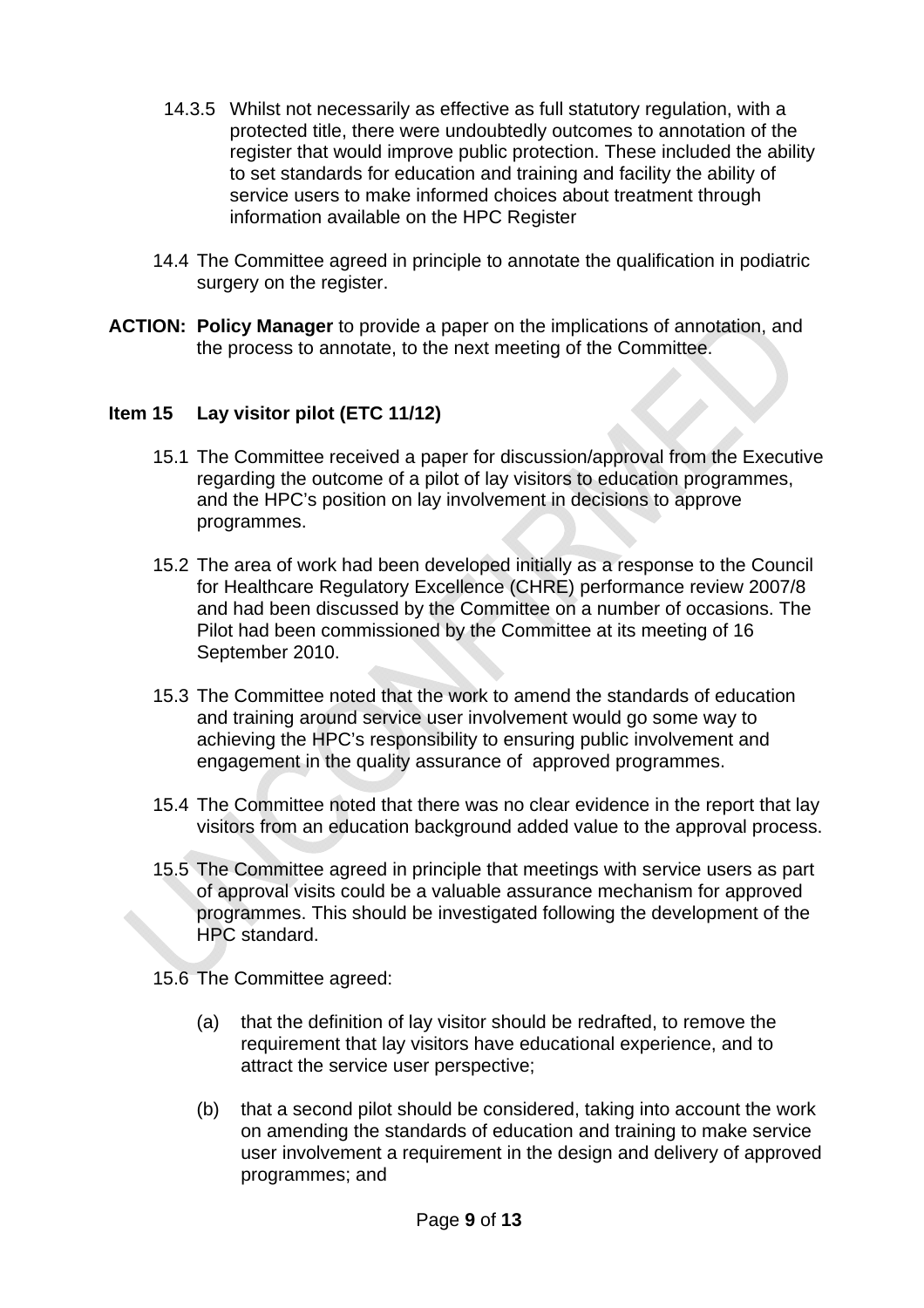- (c) that options to increase lay visitor involvement in particular circumstances should be considered, taking into account the work on redrafting the definition of lay visitor and the implications this may have for their role and scope on visiting panels.
- **ACTION: Director of Education** to provide a paper on lay visitor and service user involvement in decisions to approve programmes, taking into account the Committees discussions in 15.5 and 15.6 above. This paper will be discussed at the Committee meeting in September 2012, so that the discussions and decisions on amending the standards of education and training and guidance (planned for June 2012) can be taken into account.

#### **Item 16 Organisational name change – consequential amendments to standards and guidance documents (ETC 12/12)**

- 16.1 The Committee received a paper for discussion/approval from the Executive regarding a project to make amendments to HPC standards and guidance in the light of the change of name to the Health and Care Professions Council. The changes would be subject to the passage of the Health and Social Care Bill.
- 16.2 The Committee noted the proposed changes to the standards and guidance documents.
- 16.3 The Committee agreed that a consultation on such changes would not be meaningful, or an acceptable use of resources, given that the change to the name of the organisation was to be determined by legislation.
- 16.4 The Committee recommended that the Council should not conduct a consultation on changes to HPC standards and associated guidance documents which were a consequence of the change of name to the Health and Care Professions Council.
- **ACTION: Publishing Manager** to submit the Committee's recommendation to the Council at its meeting on 29 March 2012.

## **Item 17 Organisational name change – consequential amendments to communication materials (ETC 13/12)**

- 17.1 The Committee received a paper to note from the Executive regarding a project to make amendments to HPC communications material in the light of the change of name to the Health and Care Professions Council. The changes would be subject to the passage of the Health and Social Care Bill.
- 17.2 The Committee noted the proposed changes to communications materials.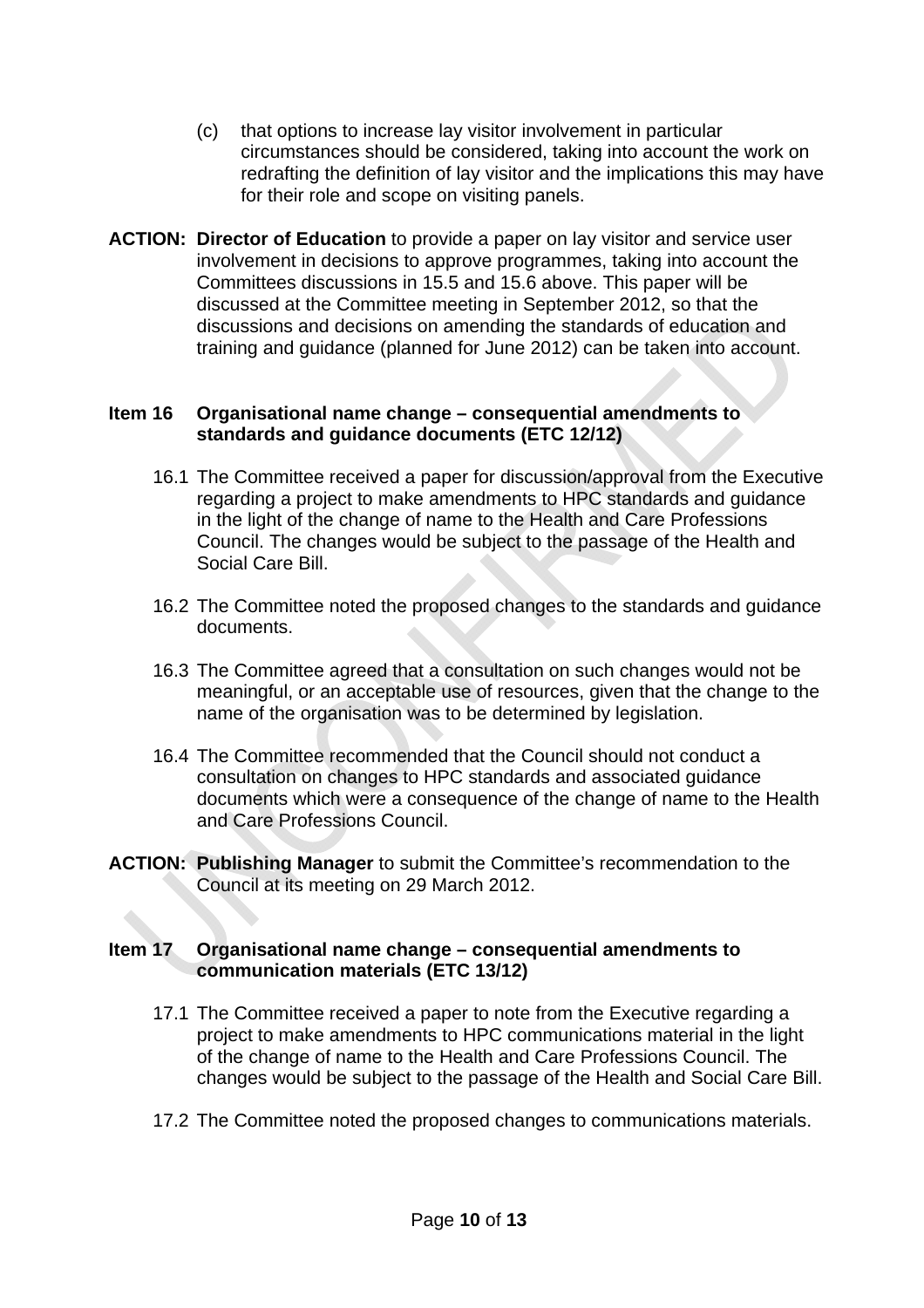#### **Item 18 Organisational name change – consequential amendments to HPC admission forms (ETC 14/12)**

- 18.1 The Committee received a paper for discussion/approval from the Executive regarding proposed amendments to HPC admission forms in the light of the change of name to the Health and Care Professions Council. The changes would be subject to the passage of the Health and Social Care Bill.
- 18.2 The Committee approved the amendments to the admission forms (subject to the passage of the Health and Social Care Bill).
- **ACTION: Customer Services Manager** to submit the HPC admission forms to the Council at its meeting on 29 March 2012.

#### **Item 19 English language proficiency (ETC 15/12)**

- 19.1 The Committee received a paper for discussion/approval from the Executive regarding proposed changes to the current tests/qualifications accepted for the purposes of satisfying the Council's English language requirements. This was to ensure that the HPC is able to adequately monitor the comparability of acceptable tests.
- 19.2 The papers included information on the current requirements, and recommended changes based on analysis of currently accepted tests and qualifications.
- 19.3 The Committee agreed:
	- (a) To cease (effective from 1 April 2012) accepting the following tests / qualifications:
		- Test of English for International Communication (TOEIC)
		- Cambridge ESOL Certificate of Proficiency in English (CPE)
		- Cambridge ESOL Certificate in Advanced English (CAE)
		- Hong Kong Examinations and Assessment Authority (HKEAA) Hong Kong Certificate of Education Examinations (HKCEE) Syllabus B Grade A
		- Cambridge IGCSE First Language English 0522, at grade C or above
		- Cambridge IGCSE Second Language English 0511, at grade C or above
	- (b) To accept (effective from 1 April 2012) only the following tests / qualifications:
		- International English Language Testing System (IELTS)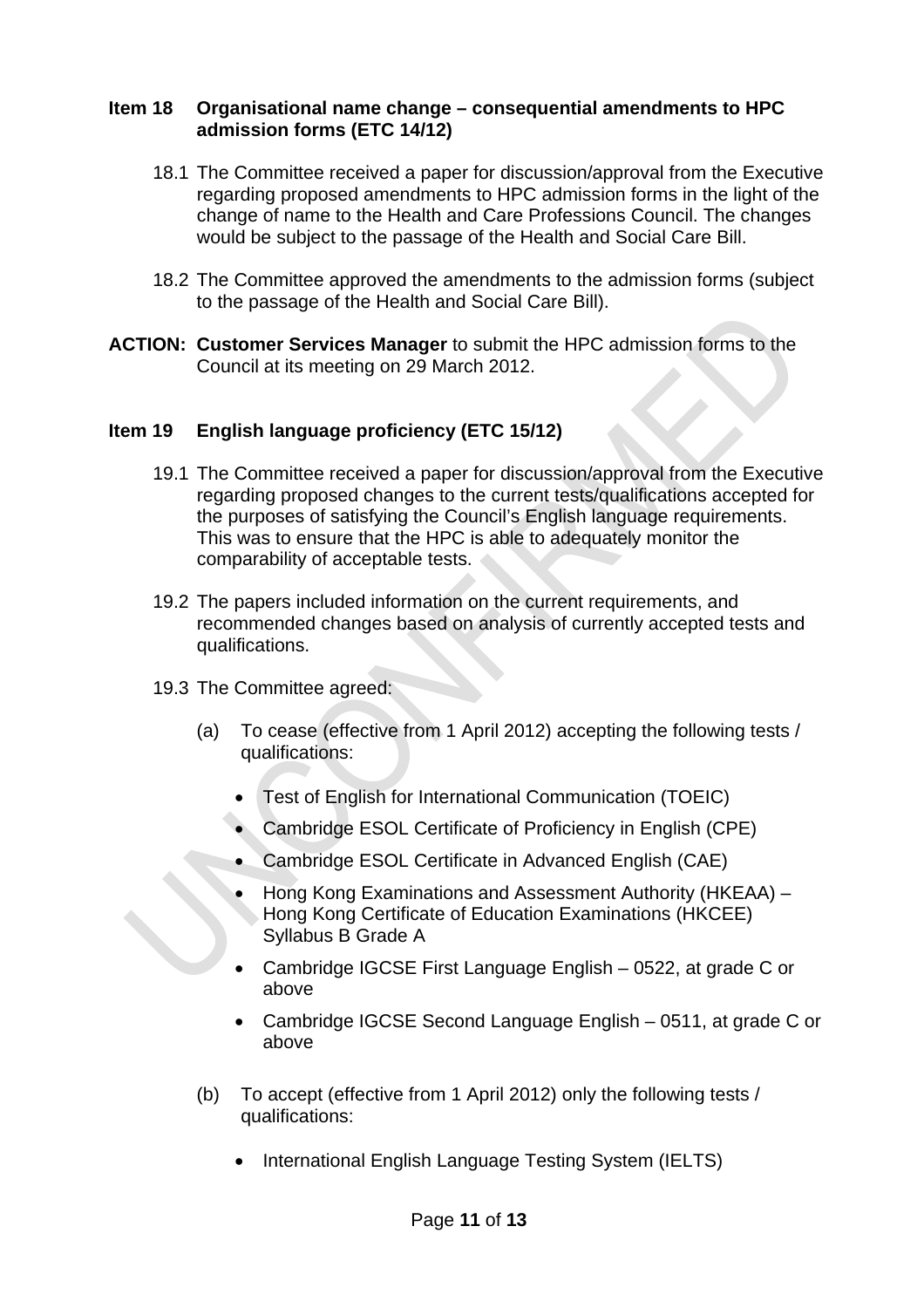• Test of English as a Foreign Language (TOEFL) Internet Based Test (IBT)

## **Item 20 CPD annual report (ETC 16/12)**

- 20.1 The Committee received a paper for discussion/approval from the Executive regarding an audit of the Continuing Professional Development (CPD) process, comprising data collected by the executive in 2009-10.
- 20.2 The document was the second such report.

The Committee noted that, a piece of research had been commissioned to produce a multi variant analysis of the data in the CPD report. The results of this analysis would feed into work to review the CPD standards and audits in the future and inform the content of future reports.

20.3 The Committee approved the annual report for publication, subject to minor editorial amendments and legal scrutiny.

The Committee agreed that the report should be compiled every two years rather than annually.

## **Item 21 Transfer of regulatory functions from the GSCC to HPC (ETC 17/12)**

- 21.1 The Committee received a verbal update from the Council Chair regarding the project to transfer regulatory function from the GSCC to the HPC.
- 21.2 At the Council meeting on 14 October 2010, the Council agreed that there would be a standing item on every Council and Committee agenda, whereby the Executive would update the meeting on the progress of the project. As the project was developing rapidly, a verbal report on progress would be made to each meeting.
- 21.3 The College of Social Work (TCSW) had been launched in January. Membership fees for the College had been set at £60.
- 21.4 The social work education grant helped education providers meet the costs of arranging and managing placements for students and involving service users in their programmes and was currently administered by the GSCC. The decision on the future of the grant had not yet been made, but there was a working assumption was that it would be administered by the TCSW after they held on public consultation to this effect in 2011.

## **The Committee noted the following items:**

- **Item 22 Fees associated with undertaking overseas approval visits (ETC 18/12)**
- **Item 23 Education Systems and Process review update (ETC 19/12)**
- **Item 24 Revised renewal process (ETC 20/12**
- **Item 25 Health and character declarations enclosure (ETC 21/11)**